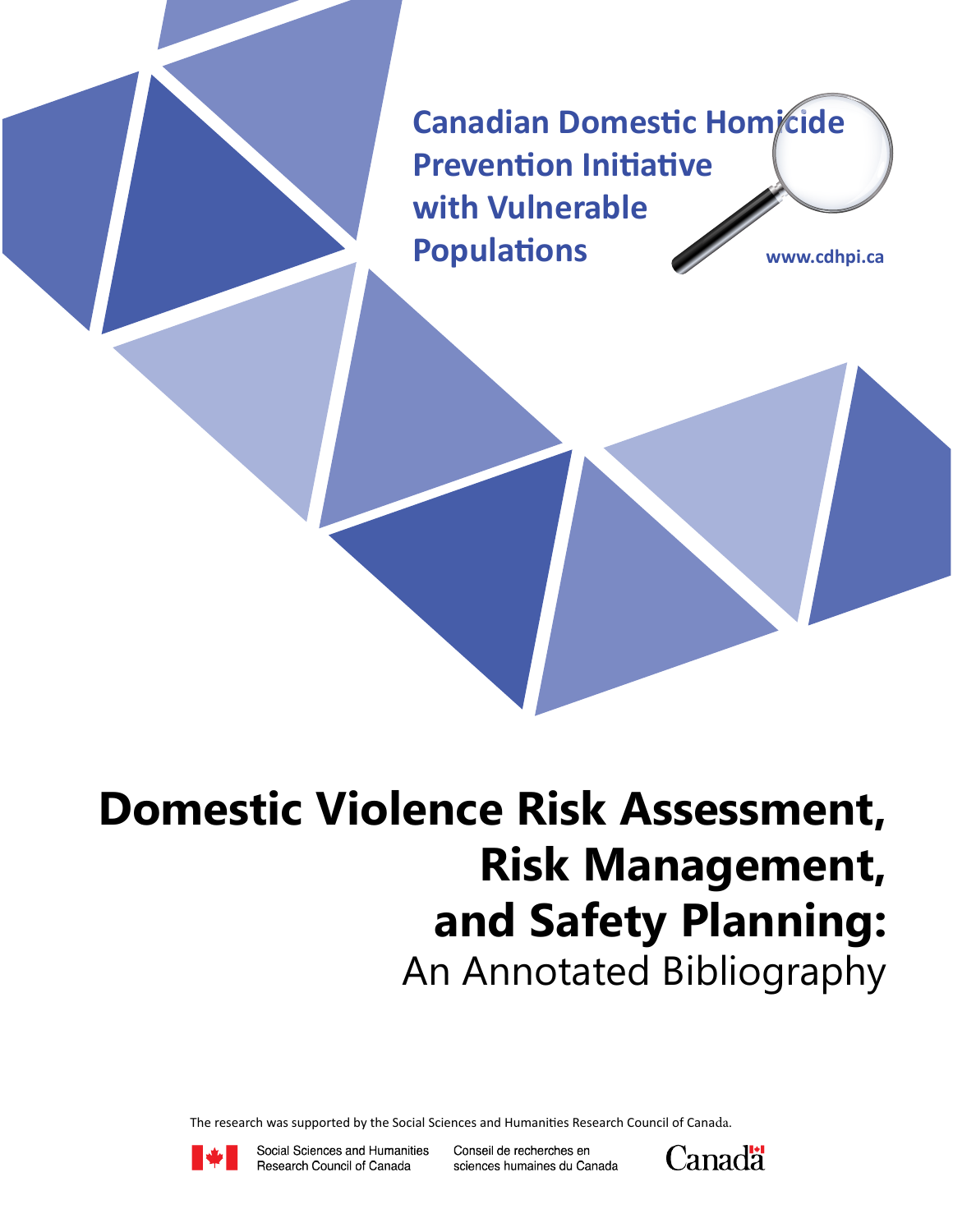# **An Annotated Bibliography**

Produced on behalf of the Canadian Domestic Homicide Prevention Initiative with Vulnerable Populations (CDHPIVP) (http://www.cdhpi.ca)

Authors: Fairbairn, J., Jeffries, N., Campbell, M., Straatman, A., Dawson, M., & Jaffe, P.

*This work is supported by the Social Sciences & Humanities Research Council of Canada.*

**1. Belfrage, H., Strand, S., Storey, J. E., Gibas, A. L., Kropp, P. R., & Hart, S. D. (2012). Assessment and management of risk for intimate partner violence by police officers using the Spousal Assault Risk Assessment Guide. Law and Human Behavior, 36, 60-67. doi:10.1037/h0093948**

This article examines the use of the Spousal Assault Risk Assessment Guide (SARA; Kropp, Hart, Webster, & Eaves, 1995) by police in Sweden and its associations with risk management and recidivism. The data for this study are drawn from police records on 429 adult, male-tofemale spousal assault cases in three counties in Sweden over a period of 18 months, beginning in 2000. Findings support police use of the SARA for both risk assessment and management. The SARA risk assessments were significantly, positively associated with both recidivism and the number of management strategies recommended by police. Risk management mediated the association between risk assessment and recidivism, such that high levels of intervention were associated with decreased recidivism among high-risk perpetrators, but with increased recidivism among low-risk perpetrators. Thus, the authors suggest that low risk perpetrators may require little formal case management. This study is one of few that have moved beyond risk assessment to examine its association with risk management and recidivism.

#### **2. Brown, J. B., Lent, B., Schmidt, G., & Sas, G. (2000). Application of the Woman Abuse Screening Tool (WAST) and WAST-short in the family practice setting. The Journal of Family Practice, 49, 896-903.**

This article assesses the use of the Woman Abuse Screening Tool (WAST) in the general population within the family practice setting. The data for this study are drawn

from 20 physicians (7 female, 13 male) and 307 female patients aged 18 to 86 in or near London, Ontario between 1997 and 1998. The WAST was found to be a reliable and valid measure in this context (internal consistency:  $\mathbb{D}$  = 0.75). Other core findings are that: (a) most physicians thought the WAST assisted them in identifying women who were abused (65%) and reported that they would continue to use the WAST (75%); (b) all physicians were comfortable with the items on the WAST, with female physicians and those who had been in practice longer being significantly more comfortable with certain items; (c) at least 91 percent of patients reported being comfortable with each of the WAST items, with non-abused women being significantly more comfortable with certain items. The authors emphasize the need for a safe, confidential, respectful, and caring atmosphere for screening, particularly for promoting comfort among abused women.

**3. Campbell, J. C. (2001). Safety planning based on lethality assessment for partners of batterers in intervention programs. Journal of Aggression, Maltreatment & Trauma, 5, 129-143. doi:10.1300/ J146v05n02\_08** 

This article outlines a process of individualized safety planning for female partners of batterers in intervention programs that is based on the principles of empowerment and autonomy, and that takes into account women's situations. The authors suggest that the most important aspects of a women's situation are: (a) the potential lethality or dangerousness from her partner (e.g., using the Danger Assessment; Campbell, 1995); (b) whether she is planning to stay, is in the process of leaving, or has left (as this can impact safety planning and the actions she may be willing to take); (c) her emotional status (e.g., assess for depression or posttraumatic stress disorder as they may influence her ability to strategize for safety; assess her strengths in the safety planning process); (d) resources available through formal and informal support systems (e.g., family, job, and community); and (e) her children (their safety and wellbeing; this may also influence women's decisions and safety planning strategies). Once a woman's situation is assessed, batterer intervention staff can proceed with an informed safety planning process.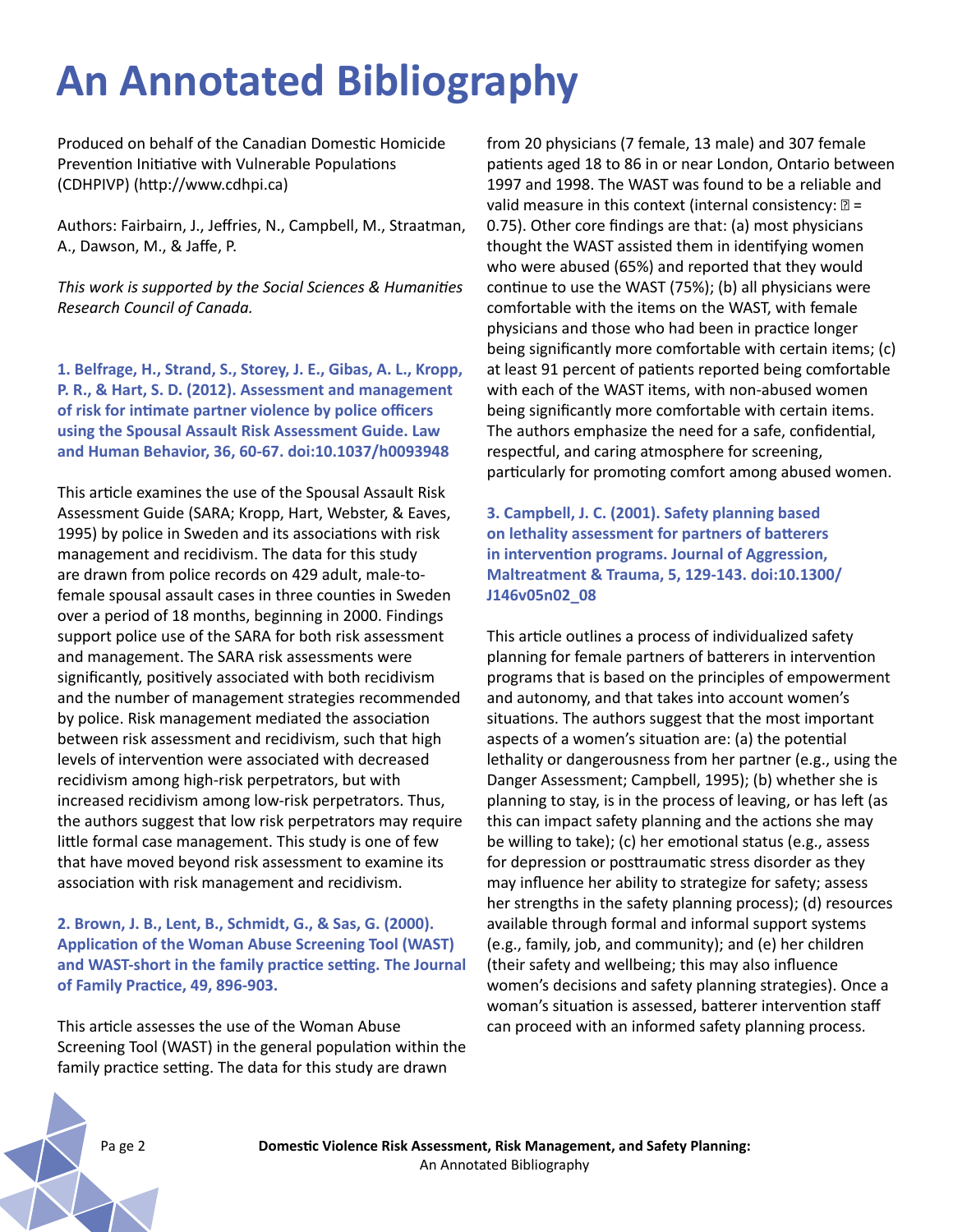**4. Campbell, J. C. (2004). Helping women understand their risk in situations of intimate partner violence. Journal of Interpersonal Violence, 19, 1464-1477. doi:10.1177/0886260504269698**

This article reviews intimate partner violence and homicide risk factors and discusses implications for the criminal justice, health, and advocacy systems. It uses findings from the intimate partner femicide study—a national 12-city study in the U.S. (Campbell, Webster, et al., 2003)—that used police and medical examiner records of 445 femicides or attempted femicides by an intimate partner between 1994 and 1998, along with interviews with family members and friends. Some core findings and implications include: (a) prior arrest was strongly protective among high-risk women, but increased risk of murder or attempted murder for low-risk women; (b) there was a large proportion of women and perpetrators with substance abuse issues that were not getting treatment and this could be an important avenue for prevention; and (c) the criminal justice and shelter systems had not seen the majority of the victims which could indicate that women who used these services were almost never the victim of homicide or attempted homicide. The authors also note that service providers should take women's own fear and perceptions of risk seriously, and that lethality assessment and safety planning should be done in every system where abused women might be seen.

**5. Campbell, J. C., Webster, D. W., & Glass, N. (2009). The Danger Assessment: Validation of a lethality risk assessment instrument for intimate partner femicide. Journal of Interpersonal Violence, 24, 653-674. doi:10.1177/0886260508317180**

This article describes the development, psychometric validation, and suggestions for use of the Danger Assessment (DA)—a tool to assess danger of intimate partner femicide (IPF). It mainly reviews findings from the 11-city IPF study (Campbell et al., 2003), which uses police and medical examiner records of 545 IPFs of women aged 18 and older, and structured interviews with proxies, victims of attempted IPF, and women who had been physically abused or threatened with a weapon. Based on findings from this study, the original DA was revised, including the addition of four items that were predictive of IPF (e.g., abuser unemployment and stalking behaviour). Four levels of danger were also developed ranging from variable danger to extreme danger. Findings were strongly supportive of the predictive accuracy of the revised DA

and of using the danger levels. For example, using the increased level of danger is likely to capture more than 90 percent of potentially lethal intimate partner violence cases and using the extreme danger level should result in fewer than 5 percent false negatives.

#### **6. Dixon, L., Hamilton-Giachritsis, C., & Browne, K. (2008). Classifying partner femicide. Journal of Interpersonal Violence, 23, 74-93. doi:10.1177/0886260507307652**

This article empirically constructs a classification system of men who were incarcerated for intimate partner femicide (IPF), using the Holtzworth-Munroe and Stuart (1994) typology. The data for this study are drawn from institutional records (police statements, trial judge's comments, and psychological reports) of 90 men imprisoned for IPF from two prisons in England (aged 18 to 76 at the time of the murder). Using the two dimensions of criminality and psychopathology, the resultant framework successfully classified 80 percent (n 2272) of the men into three subgroups characterized by (a) low criminality/low psychopathology (15%), (b) moderate-high criminality/ high psychopathology (36%), and (c) high criminality/lowmoderate psychopathology (49%). Results also suggest that men characteristic of the "dysphoric/borderline" and "generally violent/antisocial" subtypes of the Holtzworth-Munroe and Stuart (1994) typology are most likely to commit femicide.

# **7. Dutton, D. G., & Kropp, P. R. (2000). A review of domestic violence risk instruments. Trauma, Violence & Abuse, 1, 171-181. doi:10.1177/1524838000001002004**

This article reviews four state-of-the-art domestic violence (DV) risk assessment instruments that have published validity data: the Danger Assessment (DA) Scale, the Spousal Assault Risk Assessment (SARA), the Propensity for Abusiveness Scale (PAS), and the Psychopathy Checklist. The core information they review is: (a) the DA is useful for examining likelihood of repeat abuse; (b) the SARA can significantly discriminate between offenders with and without a history of DV and between recidivistic and nonrecidivistic DV perpetrators; (c) the PAS can correctly discriminate abusive men with 82 percent accuracy, but has focused primarily on emotional abuse; and (d) the Psychopathy Checklist is a robust predictor of violent behaviour in general (with some validity studies including DV perpetrators) and can differentiate between DV treatment successes and failures (but not between recidivists and nonrecidivists). The authors suggest

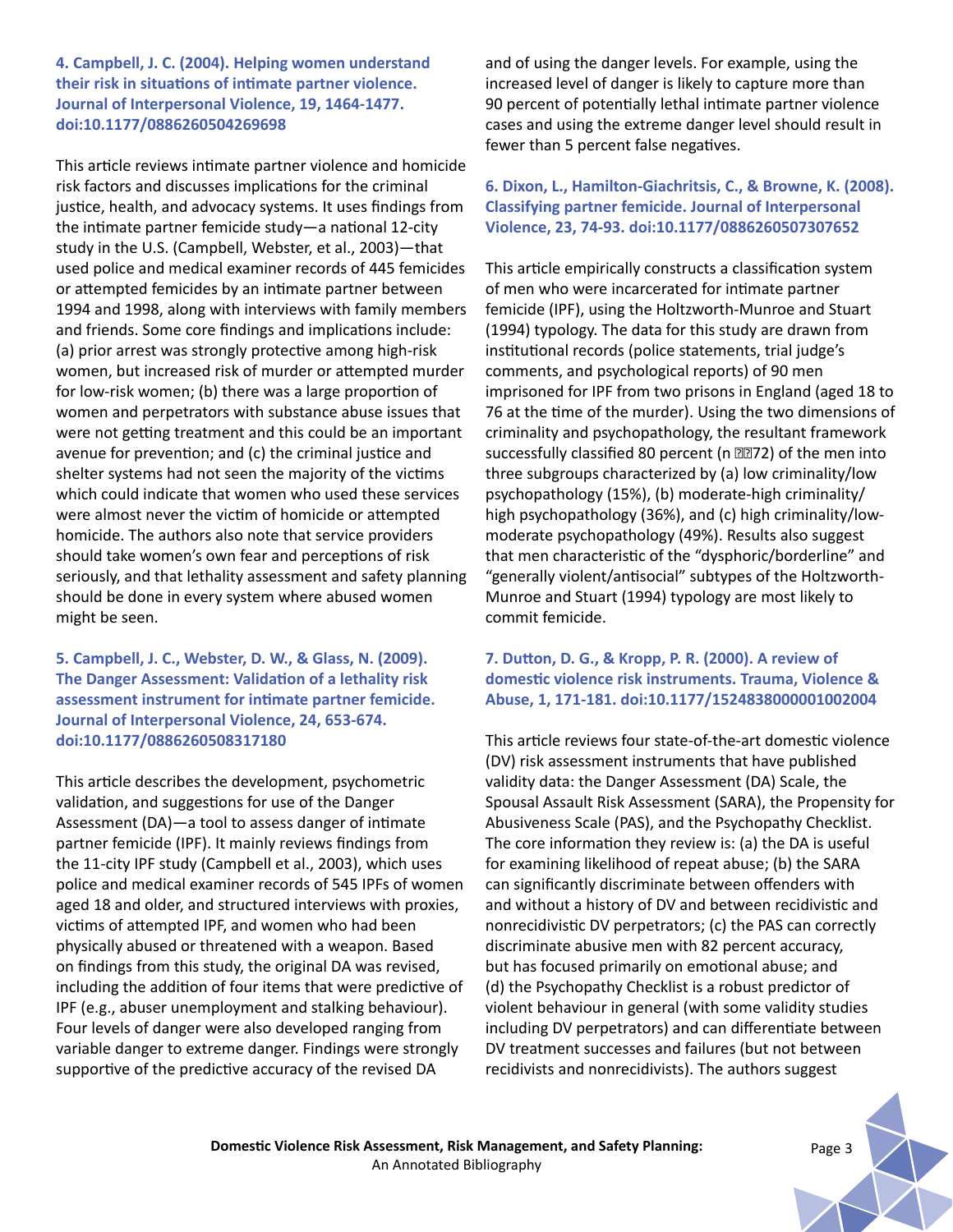that risk assessment should include multiple methods and sources of data and should be followed by risk management aimed at specific present and absent risk assessment variables.

**8. Eke, A. W., Hilton, N. Z., Harris, G. T., Rice, M. E., & Houghton, R. E. (2011). Intimate partner homicide: Risk assessment and prospects for prediction. Journal of Family Violence, 26, 211-216. doi:10.1007/s10896-010- 9356-y**

This article examines the characteristics and risk of perpetrators of intimate partner homicide (IPH) and attempted IPH. The data are drawn from 146 maleto-female IPH cases ( $n = 91$ ) and cases in which death was likely in Ontario, Canada between 1996 and 1998, along with each offender's official police record and an archive of police occurrence reports. The authors also used a subsample of 30 of these cases that had extensive police case file information. The core findings are that: (a) the only significant difference between IPH and attempted IPH cases was that IPH offenders were more likely than attempted IPH offenders to have been married to the victim at the time; (b) the average Ontario Domestic Assault Risk Assessment score (combined IPH and attempted IPH sample) was 8.9; (c) risk scores were significantly related only to employment, such that offenders who were unemployed had significantly higher scores; and (d) 24 percent had no formal contact with either criminal justice or mental health systems before the incident.

# **9. Glass, N., Eden, K. B., Bloom, T., & Perrin, N. (2010). Computerized aid improves safety decision process for survivors of intimate partner violence. Journal of Interpersonal Violence, 25, 1947-1964. doi:10.1177/0886260509354508**

This article focuses on the development and evaluation of a computerized safety decision aid for victims of intimate partner violence (IPV). The aid was developed based on the decisional conflict model (O'Connor, 1995, 1999, 2006) and the authors assess its impact on women's decisional conflict. After consultation with IPV experts and advocates in the development of the decision aid, 90 Spanish or English-speaking abused women aged 17 to 63 in shelters or IPV support groups completed it and provided feedback. The core findings are that (a) women reported that the decision aid was useful and provided privacy for making safety decisions, and (b) after using the safety decision aid,

women reported significantly less total decisional conflict and felt significantly more supported in their decision. The authors suggest that practitioners can use this tool to help women set safety priorities and that it can also be made accessible in diverse settings like employment insurance offices, community agencies, and libraries.

**10. Heckert, D. A., & Gondolf, E. W. (2004). Battered women's perceptions of risk versus risk factors and instruments in predicting repeat reassault. Journal of Interpersonal Violence, 19, 778-800. doi:10.1177/0886260504265619**

This article assesses whether women's perceptions of risk improve prediction of repeat re-assault above and beyond other risk factors and compares their predictive ability to that of simulated versions of three popular risk assessment instruments—the Kingston Screening Instrument for Domestic Violence Offenders (K-SID), the Spousal Assault Risk Assessment (SARA), and the Danger Assessment Scale (DAS). It uses interviews and questionnaires with 840 men who were admitted to batterer programs in four cities-Pittsburgh, Dallas, Houston, and Denver—and their female partners (initial victim and new partner) over a 15-month follow-up. The core finding is that women's characteristics and, to a greater extent, women's perceptions of risk, substantially improved prediction of repeated reassault above and beyond men's characteristics and reports. Women's perceptions of risk by themselves were much better predictors than the simulated K-SID, similar to the SARA, and not quite as accurate as the DAS. Thus, the authors recommend that risk assessment instruments be used in combination with a variety of other sources of information, including women's characteristics and perceptions of risk.

# **11. Hegarty, K., Forsdike-Young, K., Tarzia, L., Schweitzer, R., & Vlais, R. (2016). Identifying and responding to men who use violence in their intimate relationships. Australian Family Physician, 45, 176-181.**

This article reviews the roles of general practitioners (GPs) in identifying and responding to domestic violence (DV) and provides various recommendations. It relies largely on previous literature and suggests that GPs have three main roles in intervening early with men who use violence in their relationships: briefly assess them, prepare them to accept a referral to a behaviour change program, and undertake alternative interventions to decrease the risk of violence they do not take up a referral. The article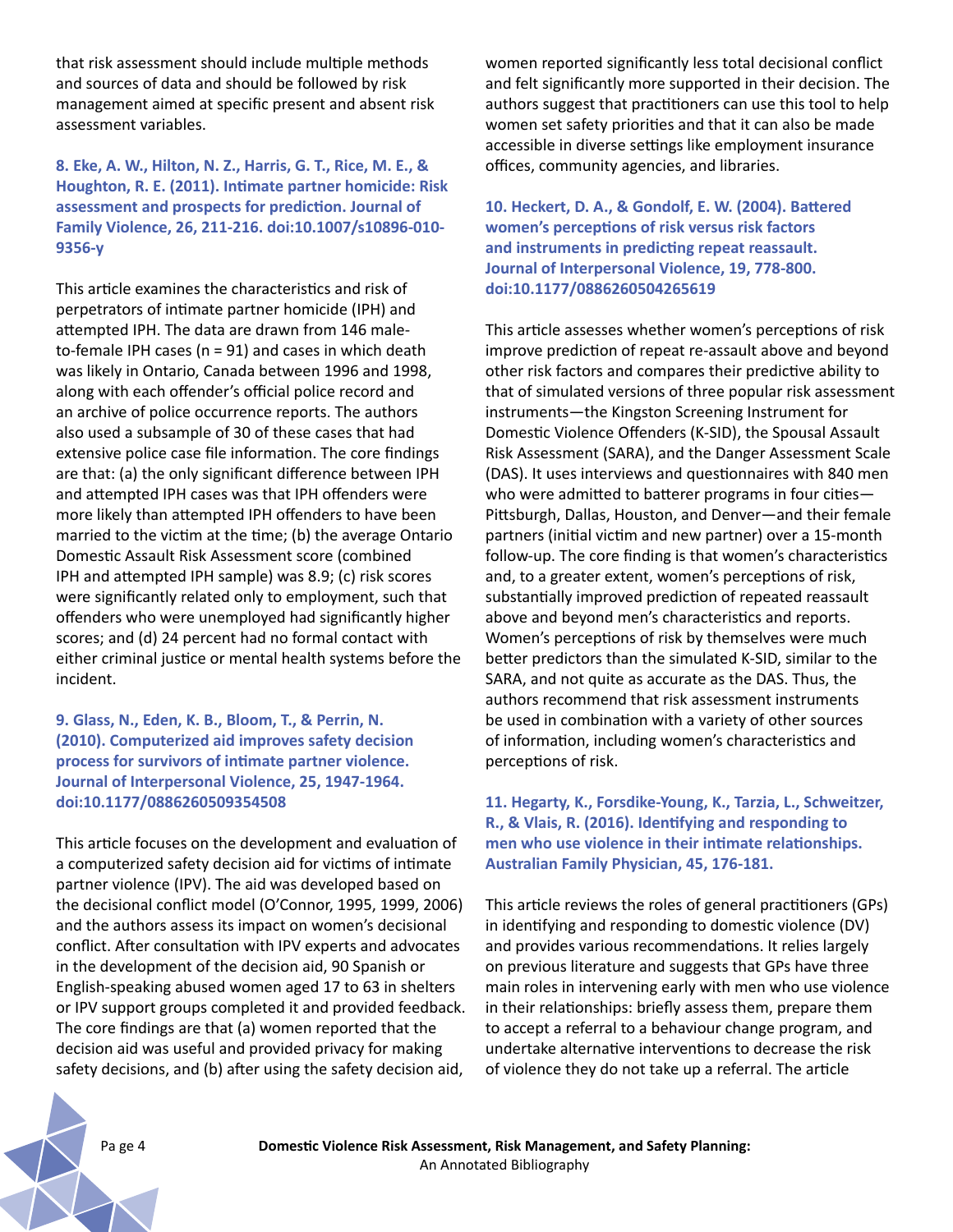provides: (a) a map of important steps when a GP suspects or a patient discloses DV; (b) a list of questions GPs can ask men if there are clinical indicators of DV; and (c) a list of indicators of ongoing DV (e.g., access to weapons, stressors, recent separation, history of violent behaviour). The authors recommend referral of DV perpetrators to men's behaviour change programs, even if they also have substance abuse or mental health issues.

# **12. Hilton, N. Z., & Harris, G. T. (2005). Predicting wife assault: A critical review and implications for policy and practice. Trauma, Violence, & Abuse, 6, 3-23. doi:10.1177/1524838004272463**

This article critically reviews the research evidence for the prediction of wife assault recidivism, lethal wife assault, and wife assault onset. Specifically, the authors review several structured clinical risk assessments (i.e., Domestic Violence Supplementary Report, Danger Assessment, Spousal Assault Risk Assessment, Domestic Violence Screening Instrument, Kingston Screening Instrument for Domestic Violence Offenders) and actuarial risk assessments (i.e., Violence Risk Appraisal Guide, Ontario Domestic Assault Risk Assessment). While structured clinical risk assessments show some merit in predicting wife assault recidivism, actuarial risk assessments have the advantage of estimating the likelihood of recidivism. They have also been found to predict violent recidivism with greater accuracy than clinical judgment or structured clinical risk assessment tools. The Ontario Domestic Assault Risk Assessment, especially, has predicted wife assault recidivism significantly better than other tools.

# **13. Hilton, N. Z., & Harris, G. T. (2009). How nonrecidivism affects predictive accuracy: Evidence from a crossvalidation of the Ontario Domestic Assault Risk Assessment (ODARA). Journal of Interpersonal Violence, 24, 326-337. doi:10.1177/0886260508316478**

This article examines the ability of the Ontario Domestic Assault Risk Assessment (ODARA; an actuarial police assessment tool) to distinguish subsequent wife assault recidivists and nonrecidivists with less extensive criminal records than previous cross-validation samples. It also tests the effect of discarding ambiguous recidivism (i.e., cases that cannot be classified as either domestic or nondomestic) and comparing only unambiguous recidivists and nonrecidivists. The data for this study are drawn from 391 new cases of male-to-female wife assault drawn from three electronic police incident report archives in Ontario.

The core findings are that: (a) the ODARA score was significantly higher for wife assault recidivists than for all other cases and had predictive accuracy with a moderate effect size; (b) the ODARA had better predictive accuracy than the Domestic Violence Supplementary Report (DVSR; a nonactuarial, rationally constructed assessment tool currently used by police across Ontario); and (c) excluding ambiguous nonrecidivists yielded higher predictive accuracy for both the ODARA and the DVSR.

**14. Hilton, N. Z., Harris, G. T., Rice, M. E., Houghton, R. E., & Eke, A. W. (2008). An in-depth actuarial assessment for wife assault recidivism: The Domestic Violence Risk Appraisal Guide. Law and Human Behavior, 32, 150-163. doi:10.1007/s10979-007-9088-6**

This article examines whether adding more detailed clinical information obtained in other tools to the Ontario Domestic Assault Risk Assessment (ODARA) can enhance the prediction of wife assault recidivism. The data for this study are variously drawn from 649 cases of men with a police record of assault against a female cohabiting partner or ex-partner who had detailed correctional system case files. The authors found that, while none of the other tools examined made an incremental and independent improvement on the ODARA for dichotomous recidivism, the Hare Psychopathy Checklist-Revised (PCL-R) significantly improved the predictive accuracy of the ODARA for three of four continuous recidivism measures. Thus, the authors created a new measure: the Domestic Violence Risk Appraisal Guide (DVRAG), which combined the ODARA and PCL-R. The DVRAG had significantly better predictive ability than the ODARA and reliably rank ordered wife assaulters with respect to their risk of recidivism.

**15. Hilton, N. Z., Harris, G. T., Rice, M. E., Lang, C., Cormier, C. A., & Lines, K. J. (2004). A brief actuarial assessment for the prediction of wife assault recidivism: The Ontario Domestic Assault Risk Assessment. Psychological Assessment, 16, 267-275. doi:10.1037/1040-3590.16.3.267**

This article reports on the creation and validation of a risk assessment tool (the Ontario Domestic Assault Risk Assessment; ODARA) for wife assault recidivism that can be completed using only information readily available to police officers and courts. The data for this study are drawn from police records of 689 cases of male-tofemale wife assault around December 1996 (589 in the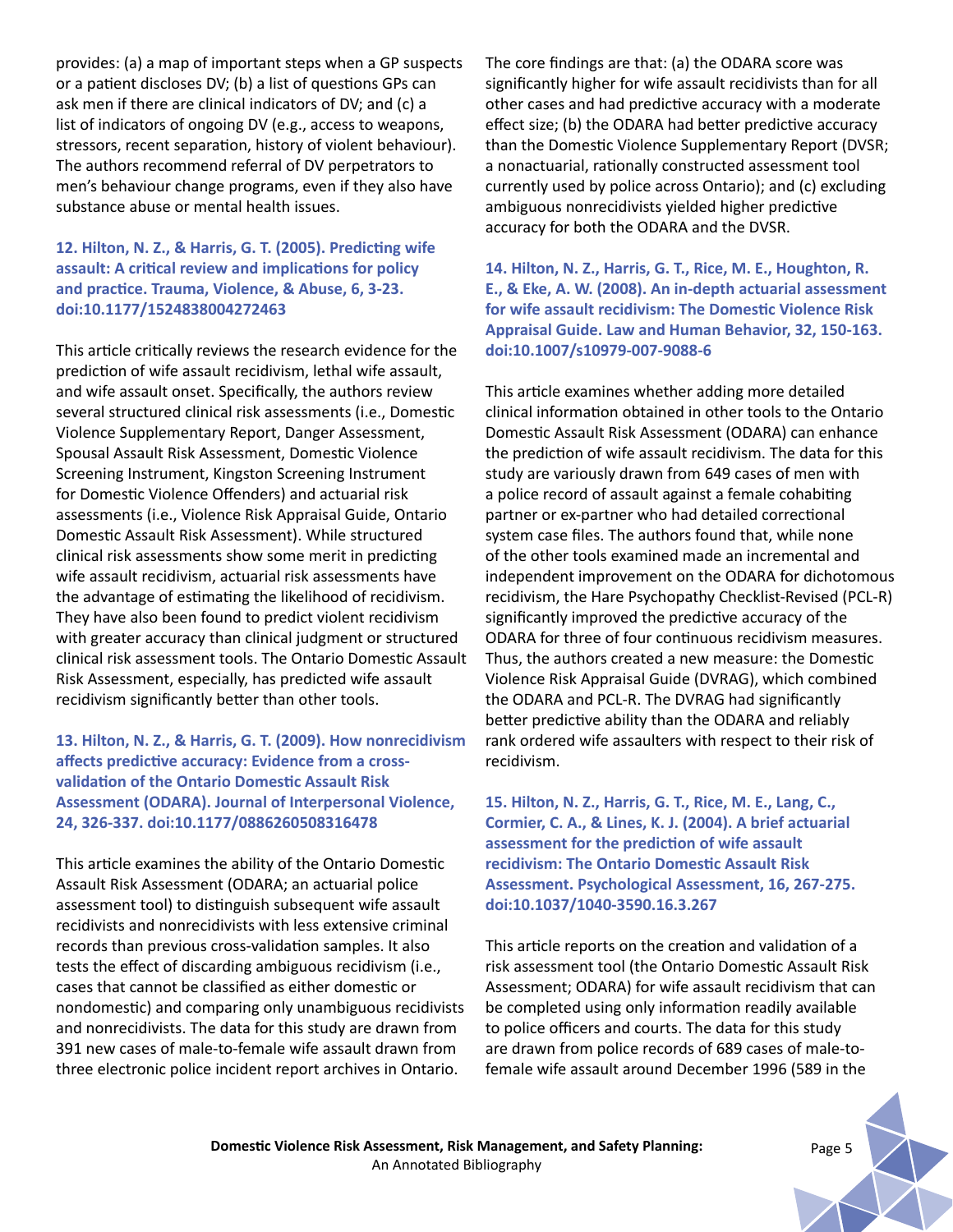construction phase, 100 in cross-validation), along with recidivism information through 2001. After subjecting several variables (e.g., offender, relationship, and victim characteristics) and recidivism to setwise and stepwise logistic regression, 13 items were retained to construct the ODARA. The core findings are that: (a) the ODARA showed a large effect size in predicting new wife assaults and was significantly correlated with time until recidivism and recidivism frequency and severity; and (b) the ODARA had better predictive validity than other risk assessment tools, including the tool currently used by police in Ontario, Canada.

# **16. Johnson, H., & Hotton, T. (2003). Losing control: Homicide risk in estranged and intact intimate relationships. Homicide Studies, 7, 58-84. doi:10.1177/1088767902239243**

This article examines differences among intimate partner homicides (IPHs) based on the sex of the victim and the state (i.e., intact or estranged) and status (i.e., legal marriage, common-law union, or other non-cohabiting intimate partnership) of the relationship. The data for this study are drawn from reports of IPHs involving 846 female victims and 210 male victims recorded by police departments in Statistics Canada's annual Homicide Survey between 1991 and 2000. The core findings are that: (a) being female was a risk factor for IPH, and separation was one of the most important predictors for female (but not male) victims; (b) most of the incident characteristics examined were significantly different across the relationship states and statuses for female (but not male) victims; and (c) differences in IPHs of women and men were much more pronounced within legal marriages and common-law unions as compared to within other IPHs.

# **17. Johnson, M. E. (2010). Balancing liberty, dignity, and safety: The impact of domestic violence lethality screening. Cardozo Law Review, 32, 519-580.**

This article critically reviews the justice and legal system's use of lethality assessment tools for women subjected to abuse and argues that this use often infringes on women's dignity and autonomy. It focuses on the Danger Assessment Tool (DA) and the Lethality Assessment Program (LAP). The critical review suggests that the DA and LAP rest on several problematic assumptions: (a) that the woman will leave her abuser once she understands her risk of homicide and that separation will stop the homicide or future violence; (b) that women

are not making good decisions about their risk; (c) that all women do not understand their risk; and (d) that the assessment is needed because it is the only way a women will understand her risk. The author makes several recommendations to lessen the negative effects on women's dignity and autonomy; that administrators: (a) are transparent regarding the objectives, means, and advantages and disadvantages of lethality assessments; (b) obtain informed consent before conducting assessments and permit women to decline; and (c) engage in womancentered counselling to determine whether and how women want to use the tools and address the violence.

**18. Juodis, M., Starzomski, A., Porter, S., & Woodworth, M. (2014). What can be done about high-risk perpetrators of domestic violence? Journal of Family Violence, 29, 381- 390. doi:10.1007/s10896-014-9597-2**

This article discusses practical implications for preventing domestic violence (DV) and domestic homicide (DH). Specifically, the authors present literature on and critically discuss: (a) the usefulness of empirically-validated risk assessment tools and the importance of batterer intervention programs, including those specifically for treatment-resistant men; (b) adjunct interventions for addressing some DH dynamics and risk factors (e.g., emotional reactivity, suicidality, substance abuse, emotional dependence); (c) risk management tactics for DV perpetrators, including the importance of monitoring and supervision; (d) the importance of reaching out to victims and perpetrators through community and public awareness campaigns when high-risk DV perpetrators continue to avoid arrest; (e) the importance of safety planning for victims; (f) the usefulness of teaching atrisk youth skills for developing and maintaining healthy relationships, especially school-based programs; and (g) approaches for risk assessment and treatment of psychopathic DV perpetrators.

# **19. Kropp, P. R., & Hart, S. D. (2000). The Spousal Assault Risk Assessment (SARA) Guide: Reliability and validity in adult male offenders. Law and Human Behavior, 24, 101- 118. doi:10.1023/A:1005430904495**

This article evaluates the reliability and validity of the Spousal Assault Risk Assessment (SARA) Guide. The data are drawn from six samples of adult male offenders (N = 2681) in Canada. The samples differed based on whether they were probationers or inmates, whether or not they recidivated after treatment, and whether or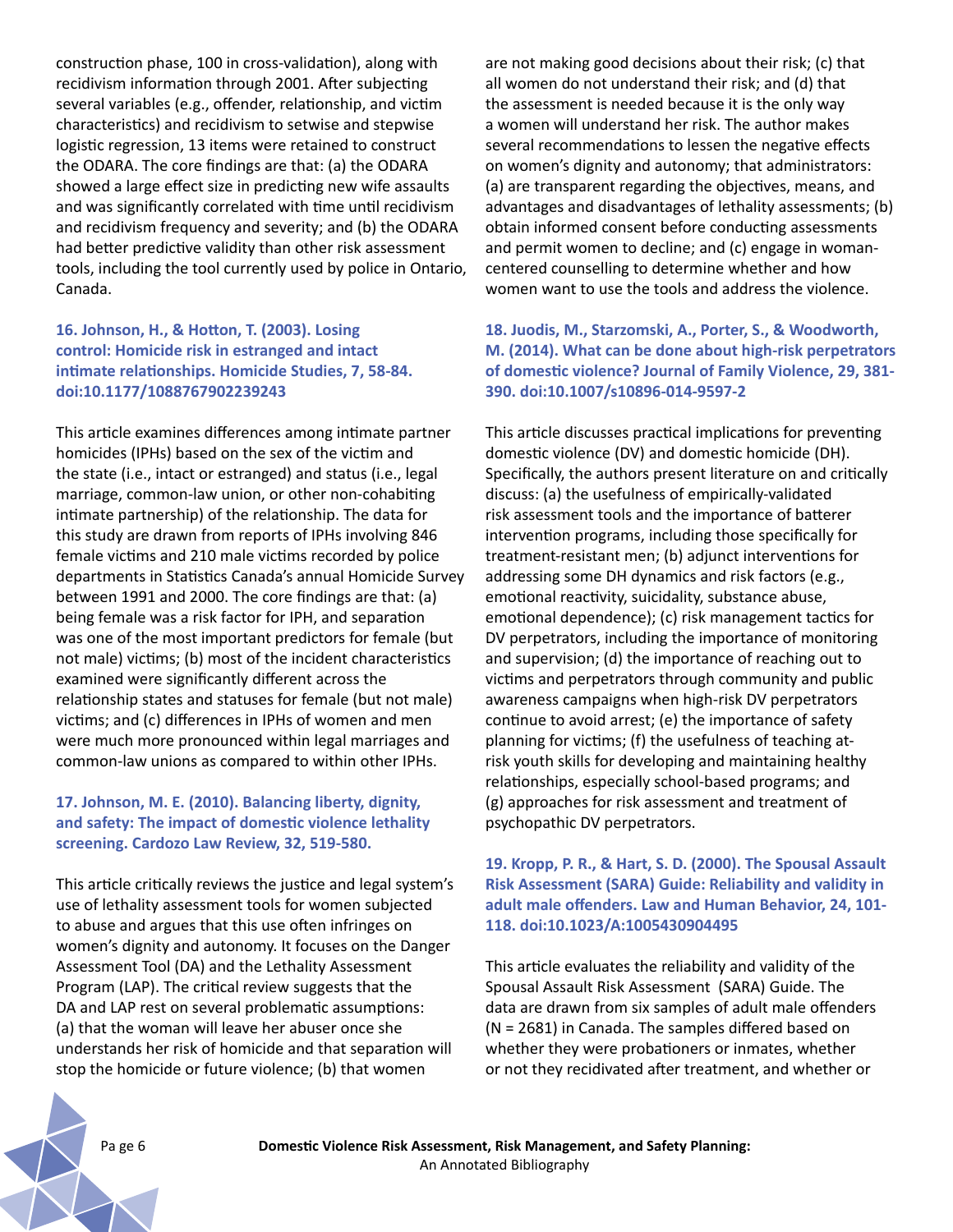not they committed offenses/had a documented history of spousal violence. The core findings are that: (a) the SARA had moderate levels of internal consistency, good convergent and discriminant validity, and high interrater reliability for judgments about individual risk factors and overall perceived risk; (b) inmates had more risk factors and were more likely to receive ratings of high risk than probationers; (c) the SARA ratings significantly discriminated between offenders with and without a history of spousal violence (with spousal violence offenders tending to have higher risk scores), and between recidivistic and nonrecidivistic spousal assaulters (with recidivists tending to have higher risk scores). Unlike previous research, structured professional judgments (the SARA Summary Risk Ratings) outperformed the actuarial SARA scores in differentiating recidivists and nonrecidivists.

# **20. Messing, J. T., & Campbell, J. (2016). Informing collaborative interventions: Intimate partner violence risk assessment for front line police officers. Policing. doi:10.1093/police/paw013**

This article examines the predictive validity for attempted intimate partner homicide (IPH) of two risk assessments for administration by frontline police officers: the Lethality Screen and the Danger Assessment for Law Enforcement (DA-LE). It uses interviews with 570 female victim-survivors in police-involved intimate partner violence incidents in Oklahoma between 2009 and 2013 (one at police response and one 7 months later). The core findings are that: (a) the DA-LE (with a cut-off score of 7) referred 30 percent of cases for further evaluation, correctly classified 53 percent of attempted IPHs in the following 7 months (sensitivity), and correctly classified 72 percent of those who did not attempt IPH (specificity); and (b) the Lethality Screen (using the original scoring rubric) classified 80 percent of cases as high danger, and had a sensitivity of 93 percent and a specificity of 21 percent. The authors suggest that the Lethality Screen is appropriate for use when the cost of false positives is low and the DA-LE is appropriate when the cost of false positives is higher.

**21. Messing, J. T., Campbell, J., Webster, D. W., Brown, S., Patchell, B., & Wilson, J. S. (2015). The Oklahoma Lethality Assessment Study: A quasi-experimental evaluation of the Lethality Assessment Program. Social Service Review, 89, 499-530.**

This article examines the effectiveness of the Lethality Assessment Program (LAP) for women at high risk of future intimate partner violence (IPV). LAP is a collaboration wherein police responding to IPV use the Lethality Screen to identify high risk survivors and offer them the opportunity to speak with an advocate who provides immediate safety planning and referral over the telephone. The data for this study are drawn from structured telephone interviews with women ages 18 to 79 in police-involved IPV incidents in Oklahoma. The core findings are that the LAP was associated with a significant increase in protective strategies and a significant decrease in the frequency and severity of IPV, particularly among those who chose to speak to an advocate. Post-hoc analyses found that, among those who received the LAP intervention and spoke to an advocate, certain protective strategies were associated with significantly less IPV, suggesting a possible mechanism for LAP effectiveness.

**22. Messing, J. T., O'Sullivan, C. S., Cavanaugh, C. E., Webster, D. W., & Campbell, J. (2016). Are abused women's protective actions associated with reduced threats, stalking, and violence perpetrated by their male intimate partners? Violence Against Women. Advance online publication. doi:10.77/801216640381.** 

This article examines the association between abused women's protective strategies and subsequent intimate partner violence (IPV). The data for this study are drawn from structured interviews (baseline and 8-month follow-up) with 755 IPV service-seeking women aged 18 to 62 from the West Coast. The core findings are that, while controlling for demographic and relationship characteristics, abuser access to the victim, and baseline abuse: (a) only going to a shelter and obtaining an order of protection were significantly associated with reduced subsequent IPV (moderate/severe IPV and moderate IPV, respectively); (b) receiving medical treatment and obtaining defensive or security devices (e.g., mace, locks) were significantly associated with increased subsequent IPV (severe IPV and stalking, respectively); and (c) advocacy services, legal assistance, calling the police, the perpetrator attending a batterer program or going to jail, and other strategies/factors were not associated with subsequent IPV.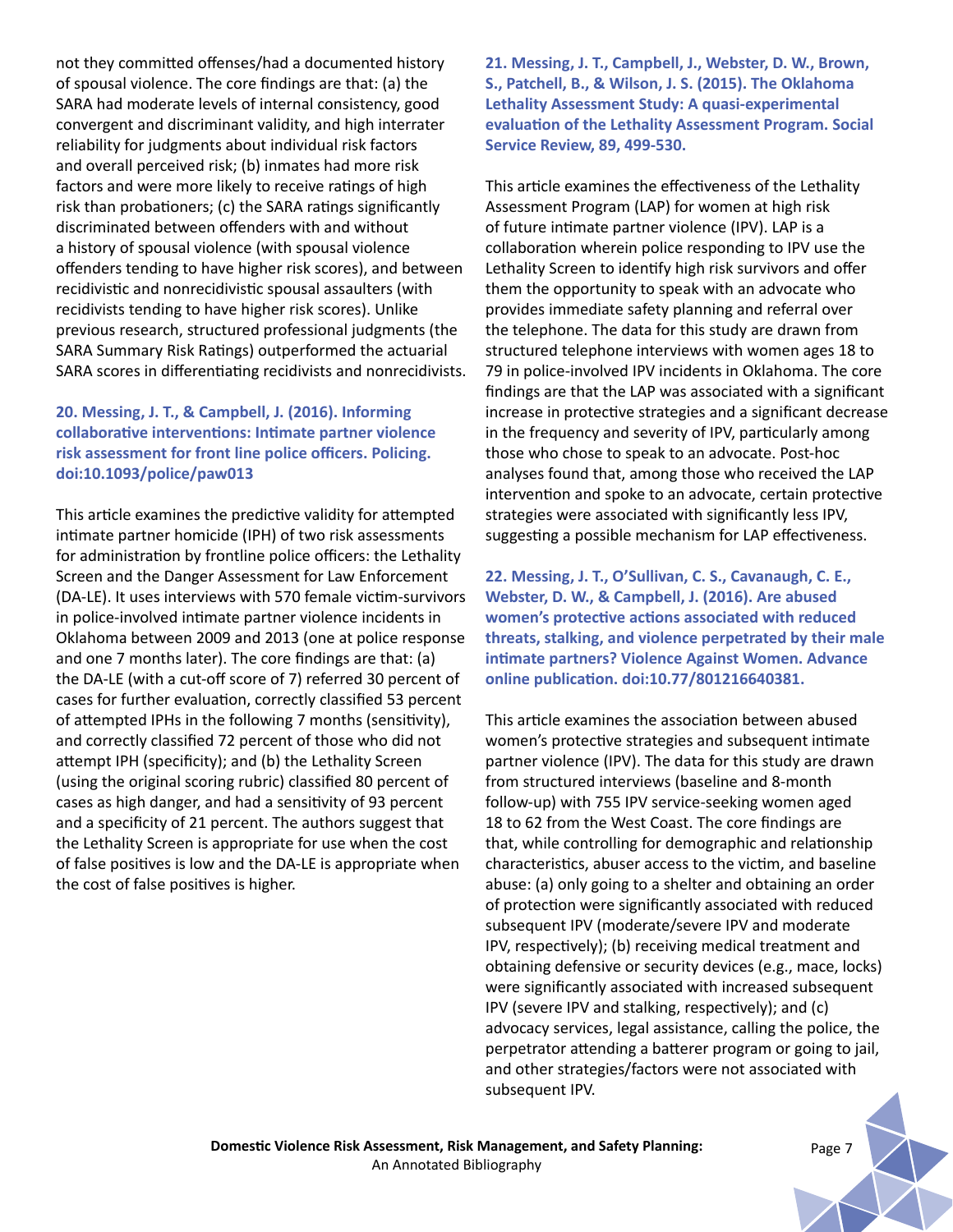#### **23. Messing, J. T., & Thaller, J. (2013). The average predictive validity of intimate partner violence risk assessment instruments. Journal of Interpersonal Violence, 28, 1537-1558. doi:10.1177/0886260512468250**

This article examines the average predictive validity weighted by sample size of five intimate partner violence (IPV) risk assessment instruments: the Danger Assessment (DA), the Domestic Violence Screening Inventory (DVSI), the Kingston Screening Instrument for Domestic Violence (K-SID), the Spousal Assault Risk Assessment (SARA), and the Ontario Domestic Assault Risk Assessment (ODARA). The data for this study are drawn from 20 validations of risk assessment instruments and two of victim prediction of risk. The core findings are that: (a) the ODARA had the highest average weighted AUC (.666) followed by the SARA (.628), the DA (.618), the DVSI (.582), and the K-SID (.537; all significantly different); (b) all instruments predicted reassault better than chance; and (c) the effect size for the average AUCs for risk assessment instruments was small, with the exception of a medium effect size for the ODARA. The authors suggest that, although predictive validity is the most important test of efficacy, other factors must also be considered when choosing which risk assessment instrument (e.g., setting, outcome, skills of the assessor, access to information).

# **24. Roberts, A. R. (2007). Domestic violence continuum, forensic assessment and crisis intervention. Families in Society, 88, 42-54. doi:10.1606/1044-3894.3591**

This article examines a new five-level classification schema detailing the duration and severity of woman battering. It uses interviews 501 battered women from New Jersey, including some who had killed their abusive partners. The levels of duration and severity found in this study and forming the new classification schema include: (a) Short-Term (less than one year, mild to moderate severity); (b) Intermediate (months to 2 years, moderate to severe injuries); (c) Intermittent Long-Term (3 to 40 years, severe and intense violent episodes without warning, long periods without violence); (d) Chronic Predictable (5 to 35 years, severe repetitive incidents with frequent and predictable pattern); (e) Homicidal (8 or more years, violence escalates to homicide, often received specific death threats). The authors also propose the following 7-stage crisis intervention model: (a) assess lethality, (b) establish rapport and communication, (c) identify the major problems, (d) deal with feelings and provide support, (e) explore possible alternatives, (f) formulate an action plan, (g) follow-up.

**25. Robinson, A. L., & Tregidga, J. (2007). The perceptions of high-risk victims of domestic violence to a coordinated community response in Cardiff, Wales. Violence Against Women, 13, 1130-1148. doi:10.1177/1077801207307797**

This article examines revictimization of high-risk victims of domestic violence (DV) one year after being referred to a Multi-Agency Risk Assessment Conference (MARAC) and their perceptions about this multiagency intervention. The data for this study are drawn from police data on 102 women from Cardiff, Wales who were followed up one year after they were identified as very high risk and referred to a MARAC, and interviews with 9 of these women. Findings support taking a holistic approach to DV to reduce recidivism, even among high-risk women. Specifically, the authors found that 47 percent of the victims did not experience any police-reported incidents of repeat violence during the 12-month period post MARAC. In the interviews, many of the women commented on the enormous support they felt from having their case assessed at a multiagency meeting. Nearly all attributed responsibility for ending DV to themselves, acknowledging the importance of multiagency support once they were ready to change their situations.

**26. Snider, C., Webster, D., O'Sullivan, C. S., & Campbell, J. (2009). Intimate partner violence: Development of a brief risk assessment for the emergency department. Academic Emergency Medicine, 16, 1208-1216.** 

Utilizing data from a lager study on domestic violence (DV) risk assessment methods, the authors developed a brief assessment for acute care settings (i.e., emergency departments) to identify victims at higher risk of severe injury from DV or domestic homicide. Through interviewing 666 DV victims twice between 2002 and 2004 (60% returned for follow-up interview), the authors identify five questions adapted from the Campbell's Danger Assessment that were the best predictor of future violence. The authors recommended using this brief assessment in emergency departments and offer health care providers five simple questions to help guide their care of women injured by DV.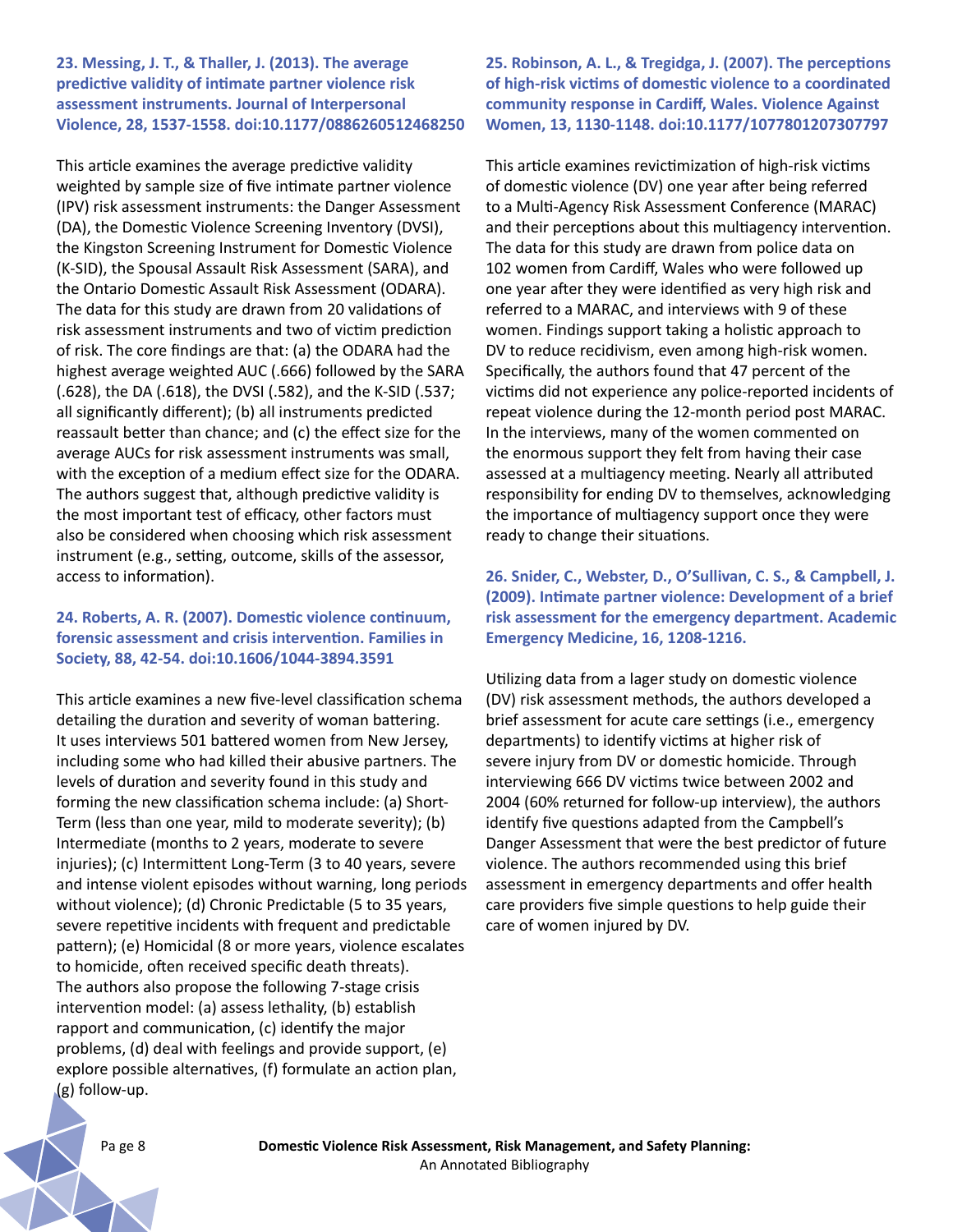**27. Stanley, N., & Humphreys, C. (2014). Multi-agency risk assessment and management for children and families experiencing domestic violence. Children and Youth Services Review, 47, 78-85.** 

This article reviews the literature on risk assessment and management in the context of children and families exposed to domestic violence (DV). Four core questions are identified across the literature. First, who is the primary client and what is the focus of risk assessment? Second, how is information to inform risk assessment collected and organized, including what tools are used, what context is it collected in and how does the rapport between practitioner and client shape information? Third, what role do children and family have in risk assessment and management; specifically, is risk assessed and managed with them or to them? And finally, what is the relationship between risk assessment and risk management? Is risk management regulated by the levels of identified danger or are there opportunities for support and safety planning for families where the risk is assessed to be low? Challenges are explored within each of these themes and recommendations are made based of empirical evidence from past literature.

# **28. Thomas, K. A., Goodman, L., & Putnins, S. (2015). "I have lost everything": Trade-offs of seeking safety from intimate partner violence. American Journal of Orthopsychiatry, 85, 170-180.**

This article employs a mixed-methods design to explore safety-related trade offs when seeking safety. Through surveys and interviews with 301 women survivors seeking intimate partner violence (IPV) services, the study finds that 62 percent of participants reported having to give up too much to keep safe. A further 50 percent reported that seeking safety led to new problems in other areas, and half of these participants reported that these new problems were often unexpected. This study also finds that children's needs are an important consideration in whether to seek safety as well as how survivors retrospectively evaluate the safety strategies they use. Authors' recommendations include IPV programs and services that account for survivors' diverse identities and needs. Furthermore, the authors suggest that safety assessments include the question, "What do you have to give up to be safer?" as a way to expand the focus beyond specific safety strategies to include a survivors' perception of whether those strategies are reasonable given other competing needs.

**29. Vatnar, S., & Bjørkly, S. (2013). Lethal intimate partner violence: An interactional perspective on women's perceptions of lethal incidents. Violence and Victims, 28, 772-789.** 

This article examines the differences between dynamics of lethal and nonlethal intimate partner violence (IPV) using an interactional perspective. The data for this study are drawn from semi-structured interviews with a representative sample of 157 help-seeking women ages 19 to 74 in Norway who had contacted a shelter, the police, or a family counseling office after experiencing IPV. The core findings are that (a) significantly more women perceived physical IPV as lethal (79%) compared to psychological IPV (63%) and significantly more women perceived psychological IPV as lethal compared to sexual IPV (39%); (b) women who perceived that they had experienced lethal IPV were different from those who had not perceived the IPV as lethal concerning interactional dimensions of IPV (e.g., severity and frequency) and in their help-seeking responses (e.g., consulting family doctor, security alarm, reporting to police), but there were no differences in sociodemographic factors (age, marital status, education, income level).

**30. Williams, K. R. (2012). Family violence risk assessment: A predictive cross-validation study of the domestic violence screening instrument-revised (DVSI-R). Law and Human Behavior, 36, 120-129. doi:10.1037/ h0093977**

This article evaluates the predictive validity of the Domestic Violence Screening Instrument-Revised (DVSI-R) using a diverse, statewide sample. Data for this study are drawn from initial assessments and re-arrest data 18 months later for 3,569 family violence perpetration defendants 16 and older in Connecticut. Significant findings include: (1) the DVSI-R had significant predictive accuracy across all five measure of recidivism; (2) the addition of perceived imminent risk did not significantly improve predictive accuracy; (3) with one exception in both cases, the DVSI-R did not differentially predict recidivism based on gender, age, or ethnicity, or based on types of family/household relationships (intimate partner, parent-child, other); (4) the structured clinical judgments about imminent risk corresponded with the prediction of recidivism by the DVSI-R total numeric scores, but the effects of the latter were significantly stronger.